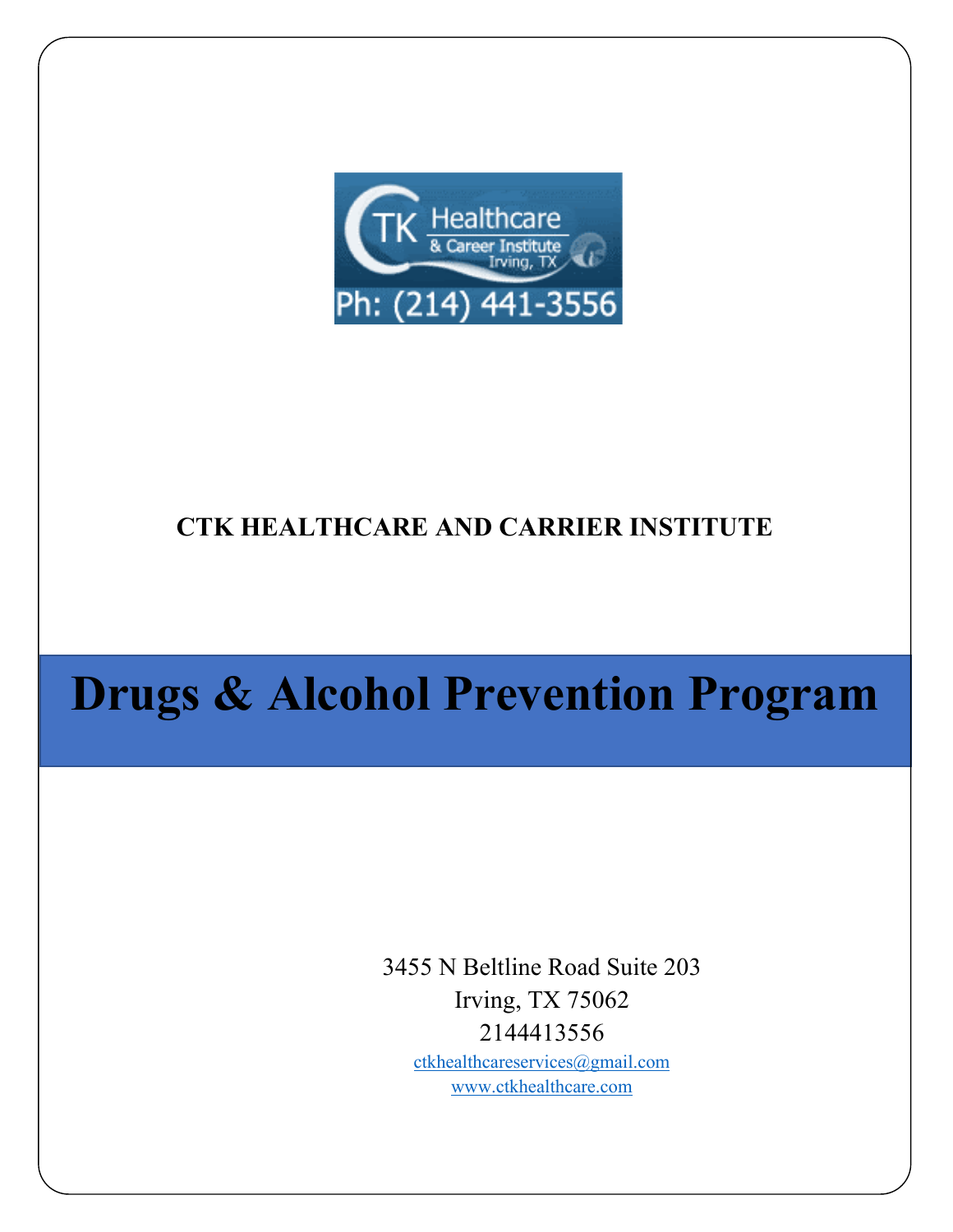## Drug & Alcohol Abuse Prevention Program Policy

Each employee and student will be provided with the following information annually

- 1. Information about the standards to prohibit the any unlawful possession, use and distribution of illegal drugs and alcohols during school's activities or within school properties
- 2. Information about he applicable sanctions under federal, state or local law.
- 3. Information about the health risks
- 4. Information about the available counselling, treatment, rehabilitation or re-entry program

CTK buildings are designated as drug free zone to compliance with Public Law 101-226. The school abides by all state, federal, and local laws pertaining to alcohol and will enforce underage drinking laws. It is unlawful to possess, use, or distribute illicit drugs on Texas Healthtech Institute property or at any school sponsored event located on the property or any other property. The school prohibits the consumption, possession, and distribution of alcohols in school properties, or any events sponsored by school. Any kind of smoking are banned in CTK classrooms or other facilities occupied by staffs or students. Smoking is allowed in designated areas outside the building.

The use, possession, transfer or sale of any illegal drugs on campus premises or any CTK properties is prohibited. Use of illegal drugs and alcohol abuse may lead to the impairment of any employees or students. As a result there high risk of injury to others, impaired person itself or the third parties. "Impairment" or "being impaired" means that a person's normal physical or mental abilities or faculties while at work have been affected by the use of illegal drugs or alcohol. Impairment of any person while at work is a major violation of the school policy and subject to severe disciplinary action including suspension, dismissal and other disciplinary action under the school policy. Any disciplinary action will be administered at the sole discretion and determination of CTK and may notify to the authorities when required if found violation by Administration.

## **School and Legal Sanction**

The disciplinary action due to violation of school drug/alcohol policy by employee or students may result in a written reprimand, suspension, dismissal, reduction in pay, expulsion or termination. All illegal activities of substance abuse/ and/ or alcohol could result in criminal prosecution as well, under state and federal laws, including section 22 of the Drug Free Schools and Campuses Act Amendment of 1989 (Public Law of 101-226).

In addition to federal requirements, The Texas Workforce Compensation Commission TWCC Rule 169 (b) requires that Texas employers with Workman Compensation coverage and 15 or more